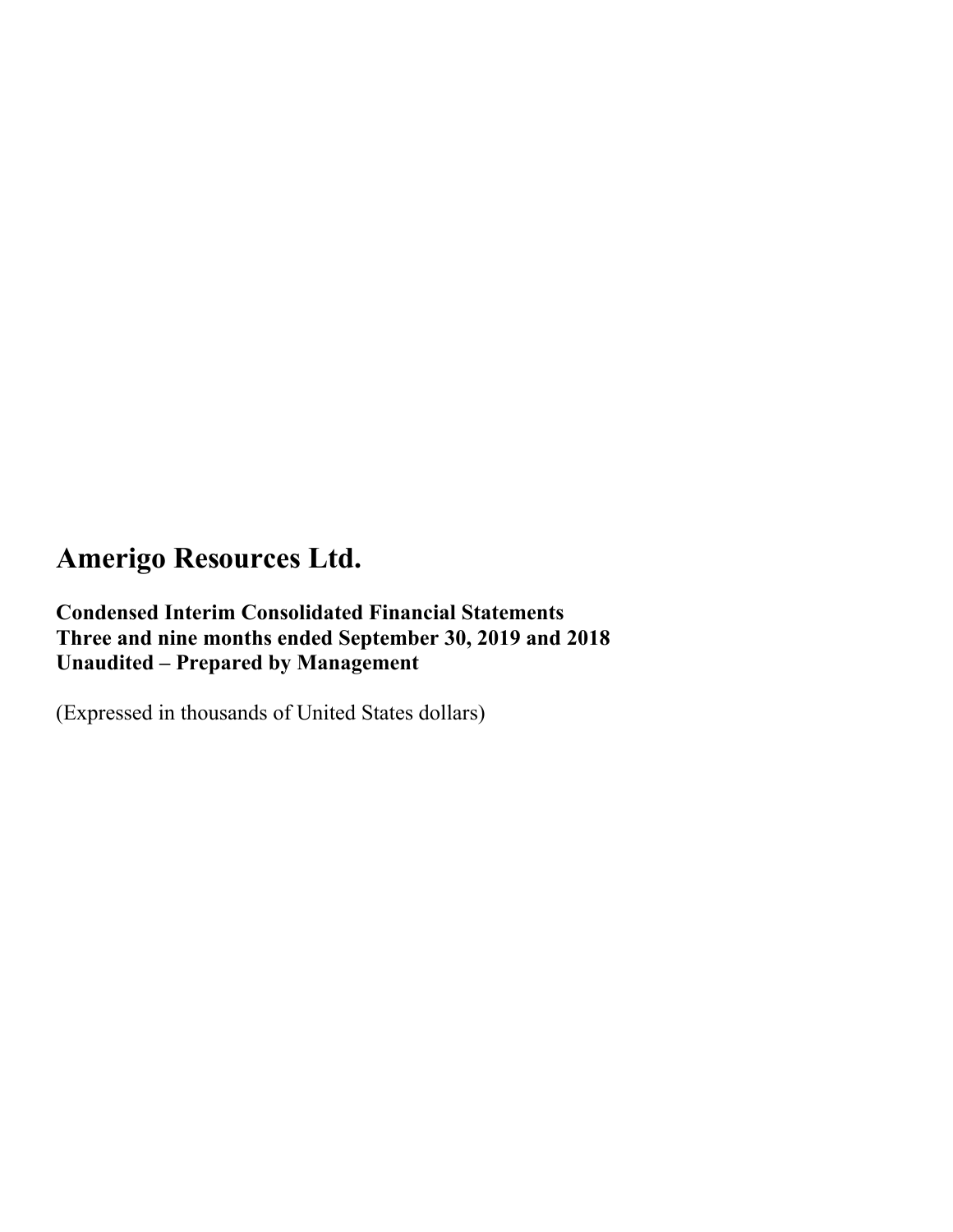### **Amerigo Resources Ltd. Condensed Interim Consolidated Statements of Financial Position - Unaudited**

### (expressed in thousands of U.S. dollars)

|                                                       |                | September 30, | December 31, |
|-------------------------------------------------------|----------------|---------------|--------------|
|                                                       |                | 2019          | 2018         |
| Assets                                                | <b>Notes</b>   | \$            | \$           |
| <b>Current assets</b>                                 |                |               |              |
| Cash and cash equivalents                             | 13             | 1,617         | 21,338       |
| Trade and settlement receivables                      |                | 10,895        | 8,915        |
| Taxes receivable                                      |                | 1,463         | 1,544        |
| Prepaid expenses                                      |                | 1,050         | 1,537        |
| Inventories                                           | $\overline{4}$ | 8,896         | 8,843        |
| Interest rate swap                                    | 6              |               | 115          |
|                                                       |                | 23,921        | 42,292       |
| Non-current assets                                    |                |               |              |
| Property, plant and equipment                         | 5              | 202,661       | 208,729      |
| Intangible assets                                     |                | 4,078         | 4,245        |
| Investments                                           |                | 2,477         | 1,433        |
| Other non-current assets                              |                | 896           | 905          |
| Deferred income tax asset                             |                | 4             | 9            |
| <b>Total assets</b>                                   |                | 234,037       | 257,613      |
|                                                       |                |               |              |
| <b>Liabilities</b>                                    |                |               |              |
| <b>Current liabilities</b>                            |                |               |              |
| Trade and other payables                              |                | 21,244        | 17,747       |
| DET royalties                                         | $\mathbf{2}$   | 9,693         | 11,551       |
| Current portion of borrowings                         | 6              | 9,402         | 23,521       |
| Current portion of leases                             | $\overline{7}$ | 1,683         | 1,715        |
| Current portion of related party derivative liability | 8, 14          | 1,399         | 1,382        |
| Interest rate swap                                    | 6              | 760           |              |
| Current income tax liabilities                        |                | 19            | 3,292        |
| <b>Non-current liabilities</b>                        |                | 44,200        | 59,208       |
| Borrowings                                            | 6              | 45,733        | 42,691       |
| Deferred income tax liability                         |                | 25,422        | 28,484       |
| Related party derivative liability                    | 8, 14          | 9,764         | 9,668        |
| Leases                                                | 7              | 6,006         | 7,386        |
| Severance provisions                                  |                | 994           | 966          |
| <b>Total liabilities</b>                              |                | 132,119       | 148,403      |
|                                                       |                |               |              |
| <b>Equity</b>                                         | 9              |               |              |
| Share capital                                         |                | 80,300        | 79,296       |
| Other reserves                                        |                | 10,067        | 9,202        |
| Accumulated other comprehensive loss                  |                | (1,196)       | (2,081)      |
| Retained earnings                                     |                | 12,747        | 22,793       |
| Total equity                                          |                | 101,918       | 109,210      |
| Total equity and liabilities                          |                | 234,037       | 257,613      |
| <b>Commitments</b>                                    | 15             |               |              |

The accompanying notes are an integral part of these condensed interim consolidated financial statements.

**Approved by the Board of Directors**

**Director** Director **Director**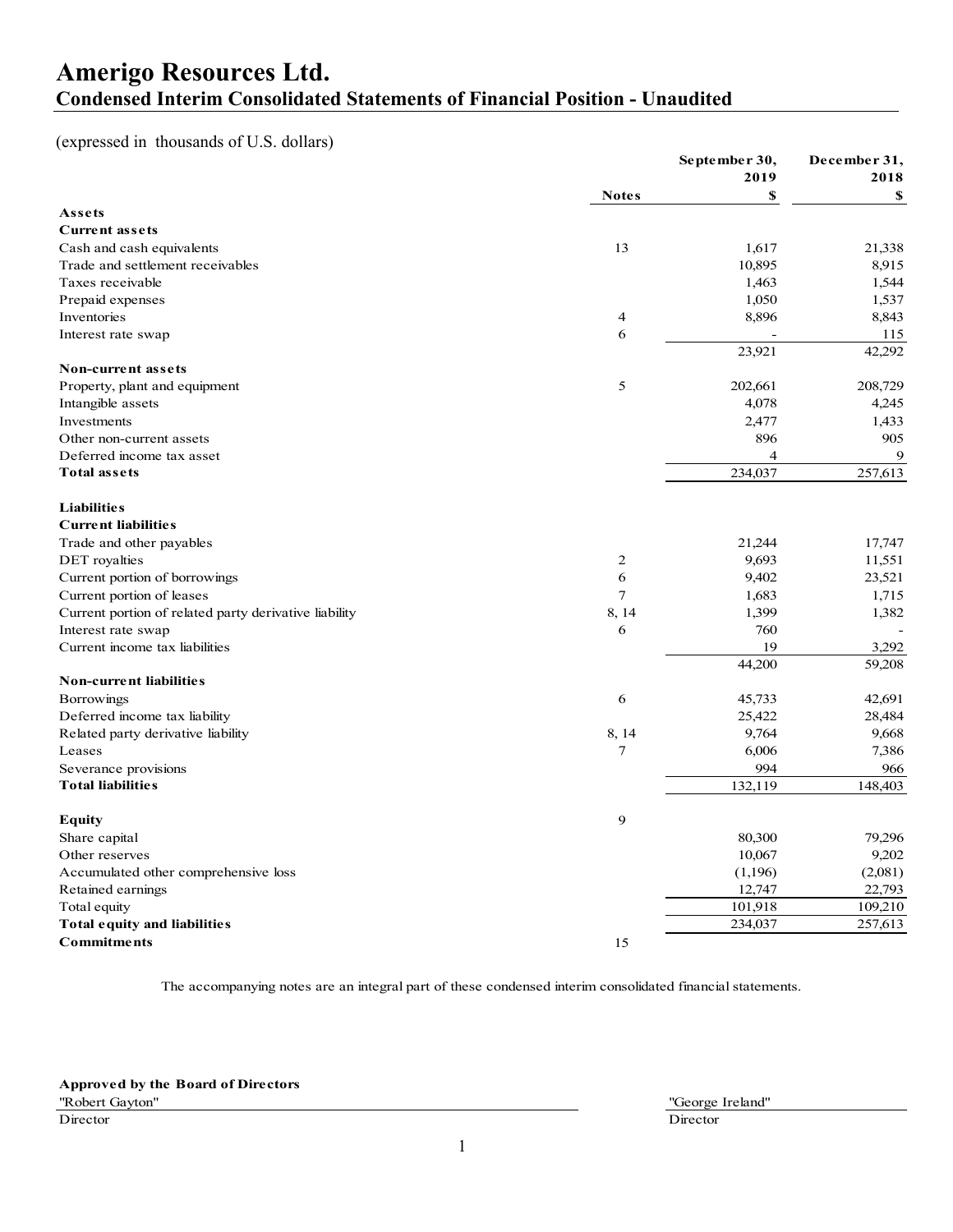### **Condensed Interim Consolidated Statements of (Loss) Income and Comprehensive (Loss) Income - Unaudited**

(expressed in thousands of U.S. dollars)

|                                                                   |              | Three months ended September 30, |             | Nine months ended September 30, |                |
|-------------------------------------------------------------------|--------------|----------------------------------|-------------|---------------------------------|----------------|
|                                                                   | <b>Notes</b> | 2019                             | 2018        | 2019                            | 2018           |
|                                                                   |              | \$                               | \$          | S                               | \$             |
| Revenue                                                           | 11           | 33,900                           | 32,370      | 84,328                          | 99,250         |
| Tolling and production costs                                      | 12(a)        | (32,891)                         | (28, 425)   | (87, 449)                       | (84,351)       |
| Gross profit (loss)                                               |              | 1,009                            | 3,945       | (3, 121)                        | 14,899         |
| Other expenses                                                    |              |                                  |             |                                 |                |
| General and administration                                        | 12(b)        | (826)                            | (939)       | (3,121)                         | (3,392)        |
| Related party derivative including changes in fair value          | 12(c)        | (55)                             | (114)       | (717)                           | (289)          |
| Other gains (expenses)                                            | 12(d)        | 761                              | 117         | 801                             | (21)           |
|                                                                   |              | (120)                            | (936)       | (3,037)                         | (3,702)        |
| Operating profit (loss)                                           |              | 889                              | 3,009       | (6,158)                         | 11,197         |
| Finance expense                                                   | 12(e)        | (3,596)                          | (989)       | (6,894)                         | (2,886)        |
|                                                                   |              | (3,596)                          | (989)       | (6,894)                         | (2,886)        |
| (Loss) income before income tax                                   |              | (2,707)                          | 2,020       | (13,052)                        | 8,311          |
| Income tax recovery (expense)                                     |              | 624                              | (582)       | 3,006                           | (2,936)        |
| Net (loss) income                                                 |              | (2,083)                          | 1,438       | (10,046)                        | 5,375          |
| Other comprehensive income (loss)                                 |              |                                  |             |                                 |                |
| Unrealized gains (losses) on investments, net of tax              |              | 223                              | (159)       | 1,091                           | (1,018)        |
| Realized gains on investments, net of tax                         |              | 6                                |             | 6                               |                |
| Items that may be reclassified subsequently to net (loss) income: |              |                                  |             |                                 |                |
| Cumulative translation adjustment                                 |              | 36                               | (118)       | (203)                           | 167            |
| Actuarial (losses) gains on severance provision                   |              | (22)                             | (2)         | (9)                             | $\mathfrak{Z}$ |
| Other comprehensive income (loss)                                 |              | 243                              | (279)       | 885                             | (848)          |
| Comprehensive (loss) income                                       |              | (1,840)                          | 1,159       | (9,161)                         | 4,527          |
| Weighted average number of shares outstanding, basic              |              | 180,169,351                      | 177,250,754 | 178,732,586                     | 176,992,750    |
| Weighted average number of shares outstanding, diluted            |              | 180,169,351                      | 182,943,525 | 178,732,586                     | 183,413,668    |
| (Loss) earnings per share                                         |              |                                  |             |                                 |                |
| Basic                                                             |              | (0.01)                           | 0.01        | (0.06)                          | 0.03           |
| Diluted                                                           |              | (0.01)                           | 0.01        | (0.06)                          | 0.03           |

The accompanying notes are an integral part of these condensed interim consolidated financial statements.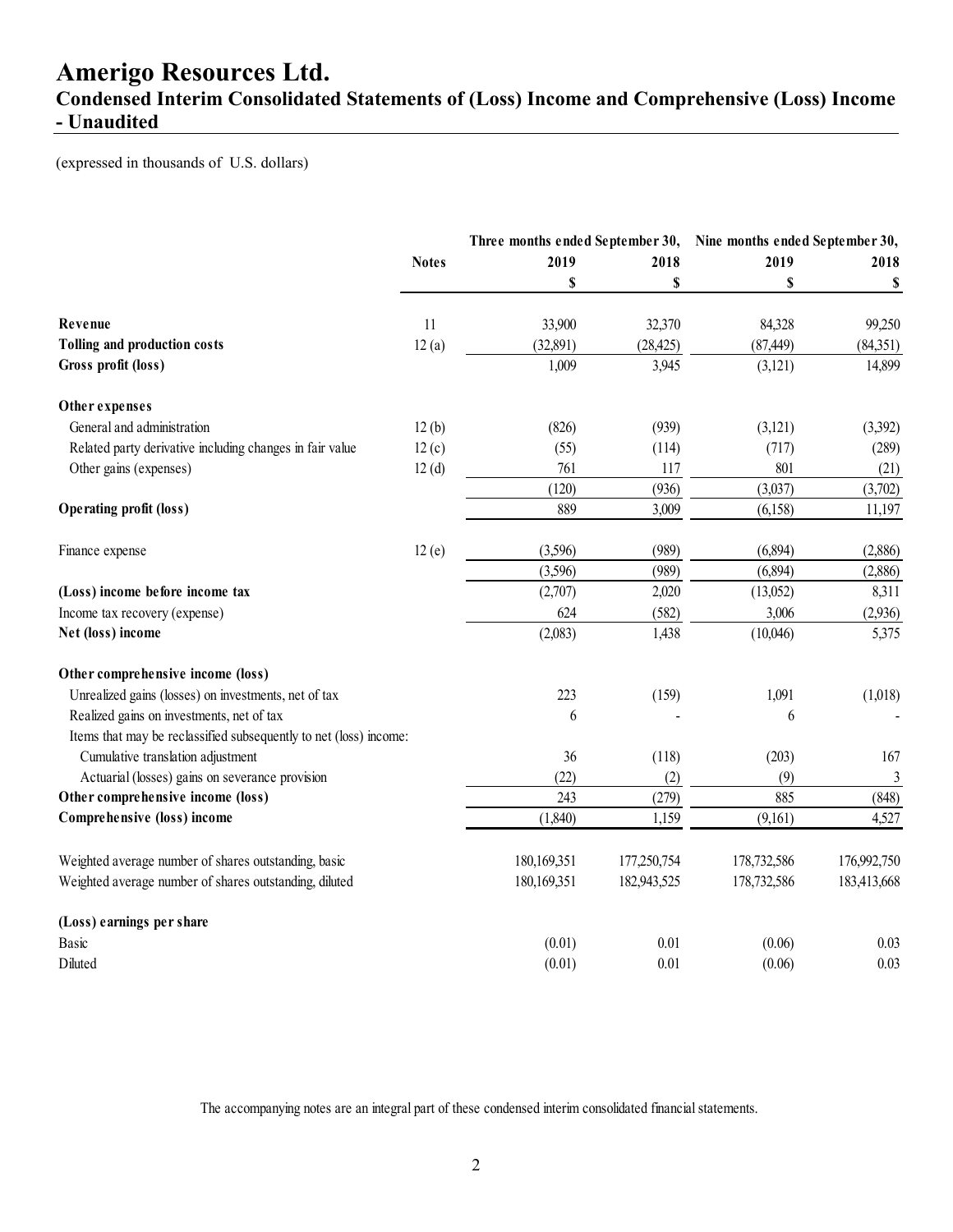### **Amerigo Resources Ltd. Condensed Interim Consolidated Statements of Cash Flows - Unaudited**

(expressed in thousands of U.S. dollars)

|                                                             | Three months ended September 30, |           | Nine months ended September 30, |          |
|-------------------------------------------------------------|----------------------------------|-----------|---------------------------------|----------|
|                                                             | 2019                             | 2018      | 2019                            | 2018     |
|                                                             | \$                               | \$        | \$                              | \$       |
| Cash flows from operating activities                        |                                  |           |                                 |          |
| Net (loss) income                                           | (2,083)                          | 1,438     | (10,046)                        | 5,375    |
| Adjustment for items not affecting cash:                    |                                  |           |                                 |          |
| Depreciation and amortization                               | 4,372                            | 3,625     | 13,134                          | 10,876   |
| Finance expense (gain)                                      | 1,890                            | 445       | 2,851                           | (460)    |
| Share-based payments                                        | 276                              | 236       | 1,344                           | 1,232    |
| Deferred income tax (recovery) expense                      | (633)                            | 287       | (3,058)                         | 1,165    |
| Unrealized foreign exchange (gain) expense                  | (513)                            | 613       | (874)                           | 1,386    |
| Changes in fair value of related party derivative liability | (224)                            | (187)     | 10                              | (492)    |
| Other                                                       | (69)                             | (263)     | 71                              | (516)    |
|                                                             | 3,016                            | 6,194     | 3,432                           | 18,566   |
| Changes in non-cash working capital                         |                                  |           |                                 |          |
| Trade, settlement receivables and taxes receivable          | (9,548)                          | 585       | (1,415)                         | 1,708    |
| Inventories                                                 | 3,364                            | 2,618     | (113)                           | 1,761    |
| Trade and other payables                                    | 3,760                            | (1,115)   | 2,764                           | (2,067)  |
| DET royalties                                               | 715                              | (162)     | (1,858)                         | (626)    |
| Net cash from operating activities                          | 1,307                            | 8,120     | 2,810                           | 19,342   |
| Cash flows used in investing activities                     |                                  |           |                                 |          |
| Purchase of plant and equipment                             | (4,217)                          | (11, 148) | (10,662)                        | (31,383) |
| Proceeds from sale of investments                           | 47                               |           | 47                              |          |
| Net cash used in investing activities                       | (4,170)                          | (11, 148) | (10,615)                        | (31,383) |
| Cash flows (used in) from financing activities              |                                  |           |                                 |          |
| Repayment of borrowings                                     | (2,683)                          | (3,000)   | (11,250)                        | (14,367) |
| Proceeds from borrowings, net of transaction costs          | (1,143)                          | 8,690     | (1,143)                         | 23,300   |
| Issuance of shares                                          |                                  |           | 465                             | 86       |
| Net cash (used in) from financing activities                | (3,826)                          | 5,690     | (11,928)                        | 9,019    |
| Net (decrease) increase in cash and cash equivalents        | (6,689)                          | 2,662     | (19,733)                        | (3,022)  |
| Effect of exchange rate changes on cash                     | (109)                            | (722)     | 12                              | (1,172)  |
| Cash and cash equivalents - Beginning of period             | 8,415                            | 21,390    | 21,338                          | 27,524   |
| Cash and cash equivalents - End of period                   | 1,617                            | 23,330    | 1,617                           | 23,330   |
|                                                             |                                  |           |                                 |          |

**Supplementary cash flow information (Note 13)**

The accompanying notes are an integral part of these condensed interim consolidated financial statements.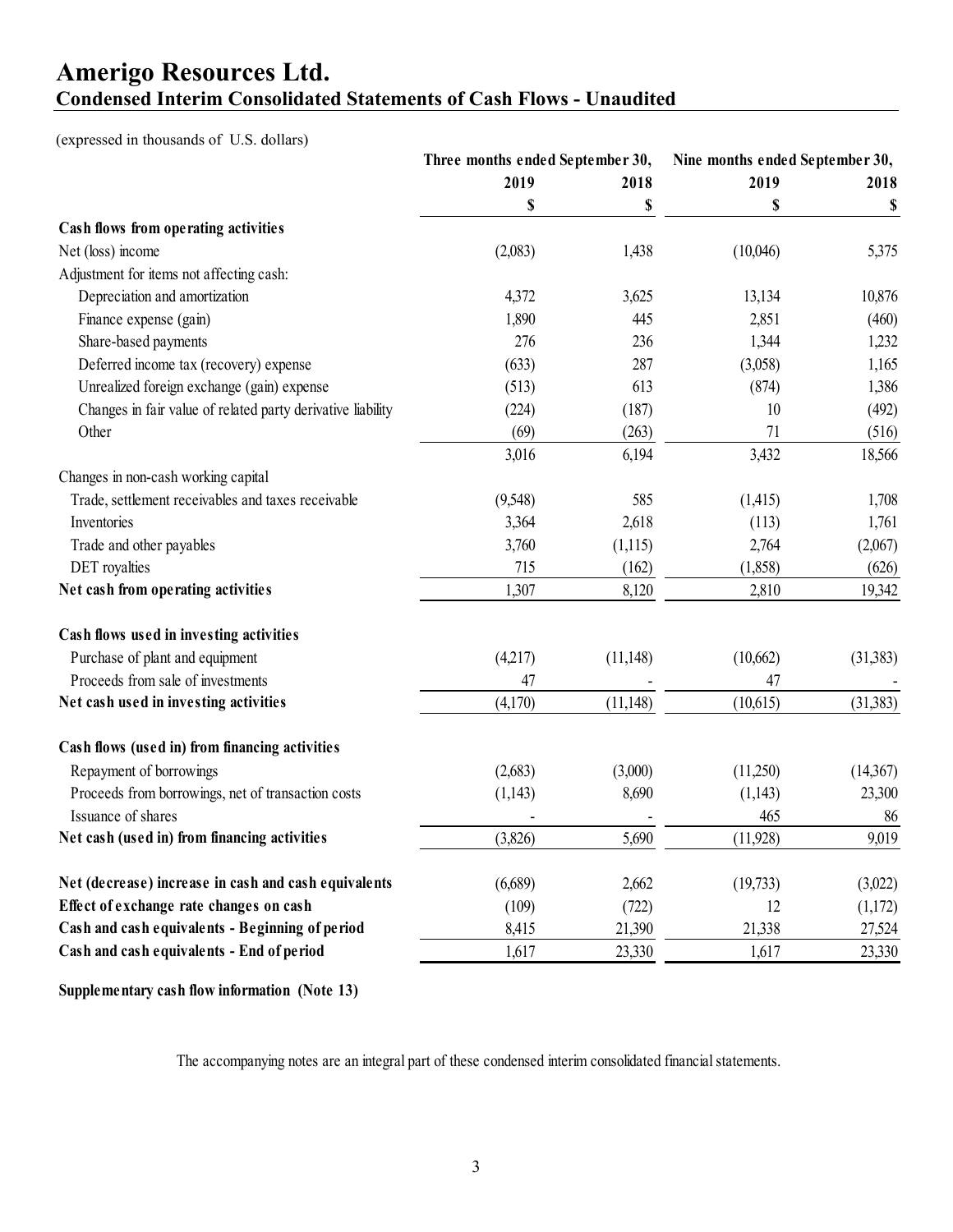### **Amerigo Resources Ltd. Condensed Interim Consolidated Statements of Changes in Equity - Unaudited**

### (expressed in thousands of U.S. dollars)

|                                                   | Share capital       |                          |                   |                       |                             |                     |
|---------------------------------------------------|---------------------|--------------------------|-------------------|-----------------------|-----------------------------|---------------------|
|                                                   | Number of<br>shares | Amount                   | Other<br>reserves | Accumulated<br>other  | <b>Retained</b><br>earnings | <b>Total equity</b> |
|                                                   |                     |                          |                   | comprehensive<br>loss |                             |                     |
|                                                   |                     | \$                       | \$                | \$                    | \$                          | S                   |
| Balance - January 1, 2018                         | 176,385,621         | 78,954                   | 7,916             | (992)                 | 12,298                      | 98,176              |
| Share-based payments                              |                     |                          | 1,232             |                       |                             | 1,232               |
| Expenses settled with shares (Note $9(a)$ )       | 265,119             | 201                      |                   |                       |                             | 201                 |
| Exercise of share purchase options (Note $9(a)$ ) | 600,000             | 123                      | (37)              |                       |                             | 86                  |
| Cumulative translation adjustment                 |                     |                          |                   | 167                   |                             | 167                 |
| Unrealized losses on investments                  |                     |                          |                   | (1,018)               |                             | (1,018)             |
| Actuarial gains on severance provision            |                     |                          |                   | $\mathfrak{Z}$        |                             | 3                   |
| Net income                                        |                     |                          |                   |                       | 5,375                       | 5,375               |
| Balance - September 30, 2018                      | 177,250,740         | 79,278                   | 9,111             | (1, 840)              | 17,673                      | 104,222             |
| Share-based payments                              |                     | Ĭ.                       | 96                |                       |                             | 96                  |
| Exercise of share purchase options (Note $9(a)$ ) | 30,000              | 18                       | (5)               |                       |                             | 13                  |
| Cumulative translation adjustment                 |                     |                          |                   | 306                   |                             | 306                 |
| Unrealized losses on investments                  |                     |                          |                   | (563)                 |                             | (563)               |
| Actuarial gains on severance provision            |                     |                          |                   | 16                    |                             | 16                  |
| Net income                                        |                     |                          |                   |                       | 5,120                       | 5,120               |
| Balance - December 31, 2018                       | 177,280,740         | 79,296                   | 9,202             | (2,081)               | 22,793                      | 109,210             |
| Balance - January 1, 2019                         | 177,280,740         | 79,296                   | 9,202             | (2,081)               | 22,793                      | 109,210             |
| Share-based payments                              |                     | $\overline{\phantom{a}}$ | 1,344             |                       |                             | 1,344               |
| Expenses settled with shares (Note $9(a)$ )       | 82,770              | 62                       |                   |                       |                             | 62                  |
| Exercise of share purchase options (Note 9(a))    | 2,805,841           | 942                      | (479)             |                       |                             | 463                 |
| Cumulative translation adjustment                 |                     |                          |                   | (203)                 |                             | (203)               |
| Unrealized gains on investments                   |                     |                          |                   | 1,091                 |                             | 1,091               |
| Realized gains on investments                     |                     |                          |                   | 6                     |                             | 6                   |
| Actuarial losses on severance provision           |                     |                          |                   | (9)                   |                             | (9)                 |
| Net loss                                          |                     |                          |                   |                       | (10, 046)                   | (10,046)            |
| Balance - September 30, 2019                      | 180,169,351         | 80,300                   | 10,067            | (1, 196)              | 12,747                      | 101,918             |

The accompanying notes are an integral part of these condensed interim consolidated financial statements.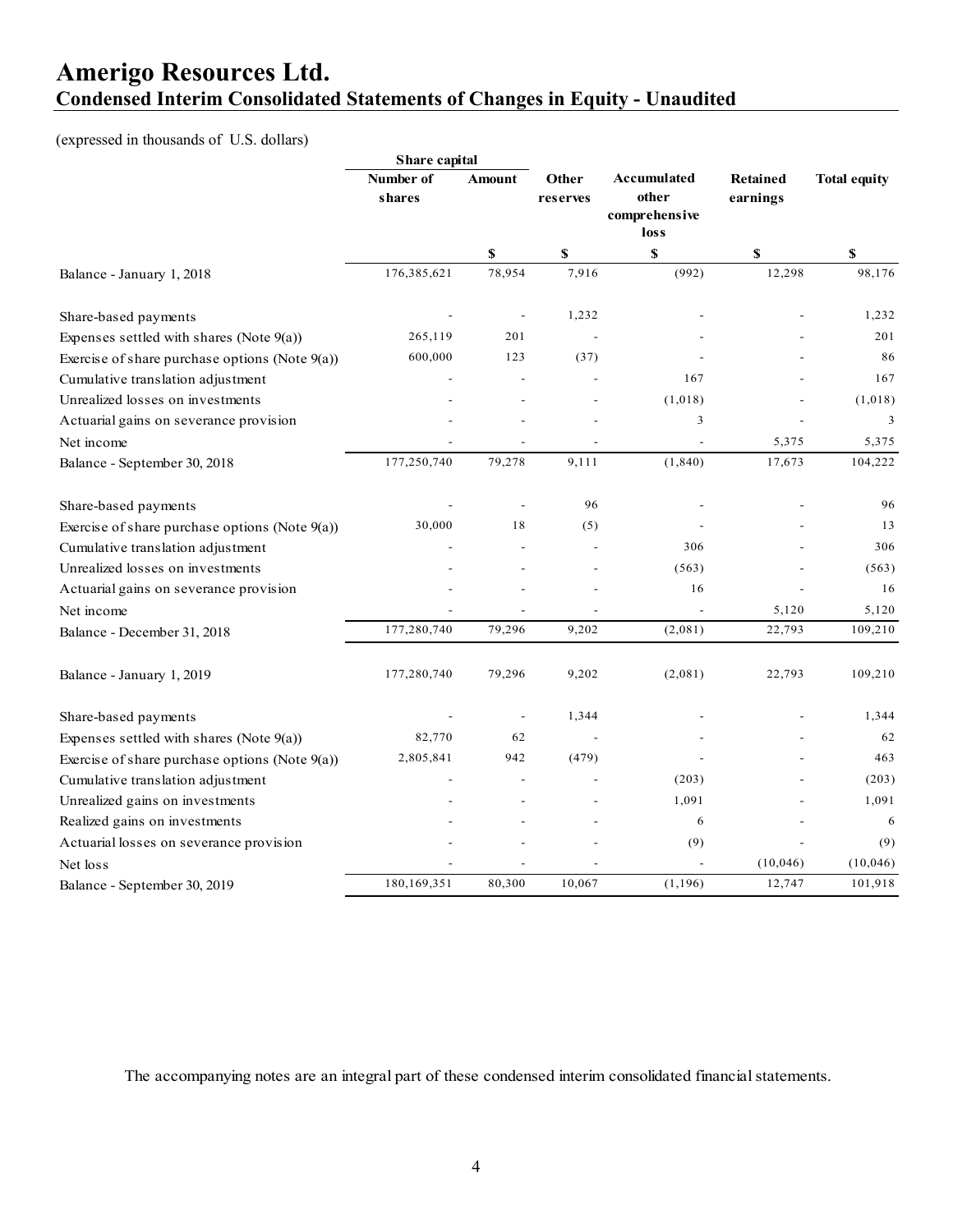Notes to the Condensed Interim Consolidated Financial Statements - Unaudited September 30, 2019

(tabular information expressed in thousands of U.S. dollars)

#### **1) REPORTING ENTITY AND BASIS OF PRESENTATION**

a) Reporting entity

Amerigo Resources Ltd. ("Amerigo") is a company domiciled in Canada. Its shares are listed for trading on the Toronto Stock Exchange and traded in the United States on the OTCQX.

Amerigo owns a 100% interest in Minera Valle Central S.A. ("MVC"), a producer of copper concentrates. MVC, located in Chile, has a long-term contract with the El Teniente Division ("DET") of Corporación Nacional del Cobre de Chile ("Codelco") to process fresh and historic tailings from El Teniente (Note 2). El Teniente, in production since 1905, is the world's largest underground copper mine.

These condensed interim consolidated financial statements ("interim financial statements") as at and for the three and nine months ended September 30, 2019 include the accounts of Amerigo and its subsidiaries (collectively the "Company").

b) Statement of compliance

These interim financial statements have been prepared in accordance with International Financial Reporting Standards ("IFRS") as issued by the International Accounting Standards Board ("IASB") applicable to the preparation of interim financial statements, including IAS 34, Interim Financial Reporting.

The interim financial statements do not include all the information required for a complete set of IFRS statements and should be read in conjunction with Amerigo's audited consolidated financial statements as at and for the year ended December 31, 2018, which have been prepared in accordance with IFRS. However, selected notes are included to explain events and transactions that are significant to an understanding of the changes in Amerigo's financial position and performance since the last annual consolidated financial statements.

The interim financial statements were authorised for issue by Amerigo's board of directors on November 1, 2019.

c) Significant accounting policies

The interim financial statements follow the same accounting policies and methods of application as Amerigo's most recent annual financial statements, except for IFRS pronouncements adopted on January 1, 2019, which were disclosed in the Company's interim financial statements for the three months ended March 31, 2019.

#### **2) AGREEMENTS WITH CODELCO'S EL TENIENTE DIVISION**

MVC has a contract with DET ("the DET Agreement") to process the fresh tailings from El Teniente and the tailings from the Cauquenes and Colihues historic tailings deposits. The Agreement has a term to the earlier of 2033 or deposit depletion for Cauquenes, the earlier of 2037 or deposit depletion for Colihues and 2037 for fresh tailings.

The DET Agreement establishes a series of royalties from MVC to DET, calculated using the average London Metal Exchange copper price for the month of concentrates production.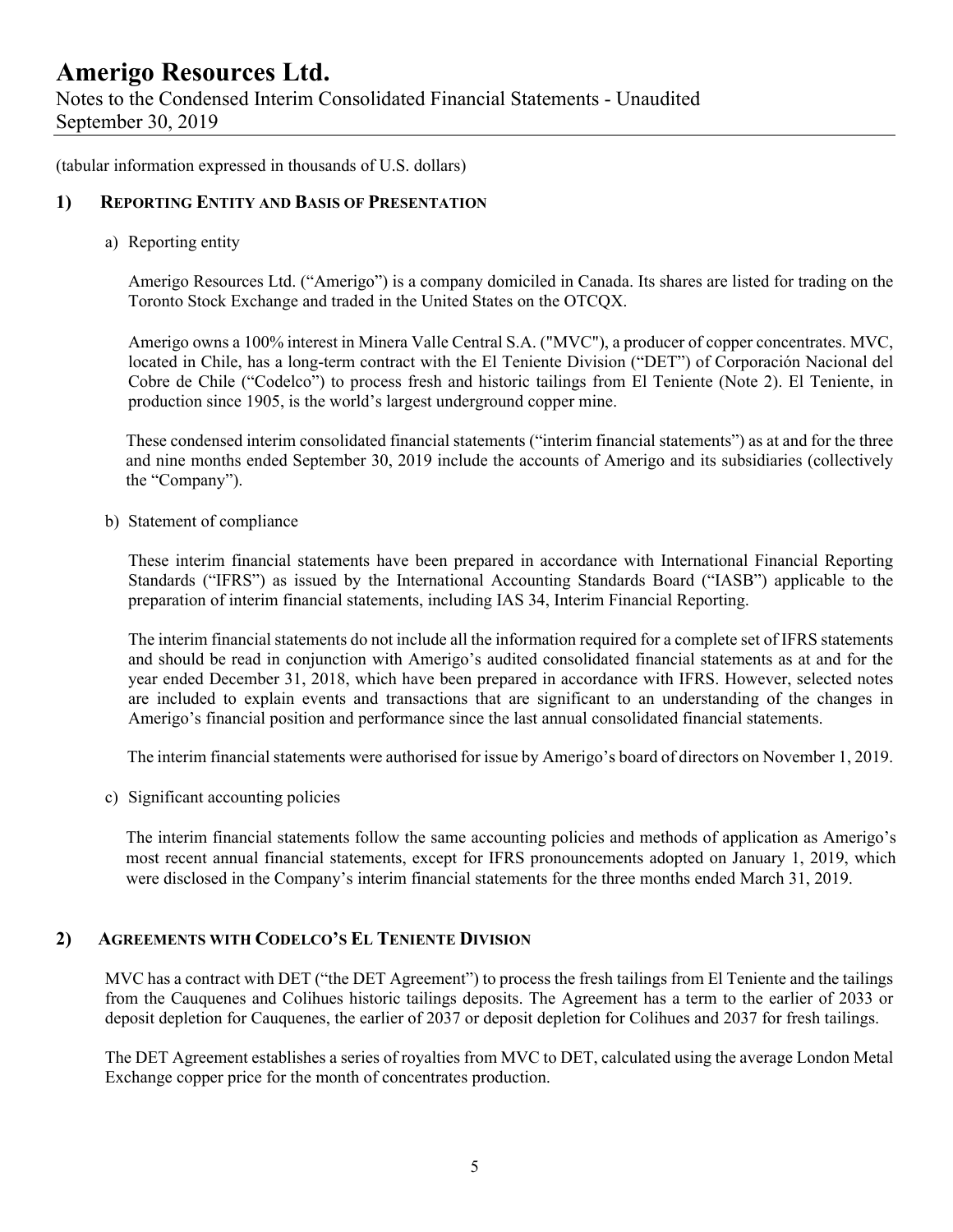(tabular information expressed in thousands of U.S. dollars)

The DET Agreement currently operates as a tolling contract under which title to the copper concentrates produced by MVC remains with DET. MVC earns tolling revenue, calculated as the gross value of copper produced at applicable market prices net of notional items. Notional items include treatment and refining charges, DET copper royalties and transportation costs.

Notional royalties for copper concentrates produced from fresh tailings are determined through a sliding scale formula tied to copper prices ranging from \$1.95/lb (13.5%) to \$4.80/lb (28.4%).

Notional royalties for copper concentrates produced from Cauquenes are determined through a sliding scale for copper prices ranging from \$1.95/lb (16%) to \$5.50/lb (39%).

Notional royalties for copper concentrates produced from Colihues are determined through a sliding scale for copper prices ranging from \$0.80/lb (3%) to \$4.27lb (30%). MVC intends to restart processing tailings from Colihues once the Cauquenes deposit is depleted.

MVC pays a sliding scale global molybdenum royalty for molybdenum prices between \$6.00/lb (3%) and \$40.00/lb  $(19.7\%)$ .

The DET Agreement anticipates that in the event monthly average prices fall below certain ranges and projections indicate the permanence of such prices over time, the parties will meet to review cost and notional royalty/royalty structures to maintain the Agreement's viability and the equilibrium of the benefits between the parties.

The DET Agreement also contains three early exit options exercisable by DET within 2021 and every three years thereafter only in the event of changes unforeseen at the time the Agreement was entered into. Amerigo has currently judged the probabilities of DET exercising any of these early exit options as remote.

At September 30, 2019, the accrual for DET notional copper royalties and DET molybdenum royalties, was \$9.7 million (December 31, 2018: \$11.6 million).

#### **3) CRITICAL ACCOUNTING ESTIMATES AND JUDGEMENTS**

Estimates and judgements are continually evaluated and are based on historical experience and other factors, including expectations of future events that are believed to be reasonable under the circumstances.

In preparing these interim financial statements, the Company makes judgements, estimates and assumptions concerning the future which may vary from actual results.

The Company's critical accounting estimates and judgements applied in the preparation of these interim financial statements are consistent with those reported in our 2018 annual consolidated financial statements.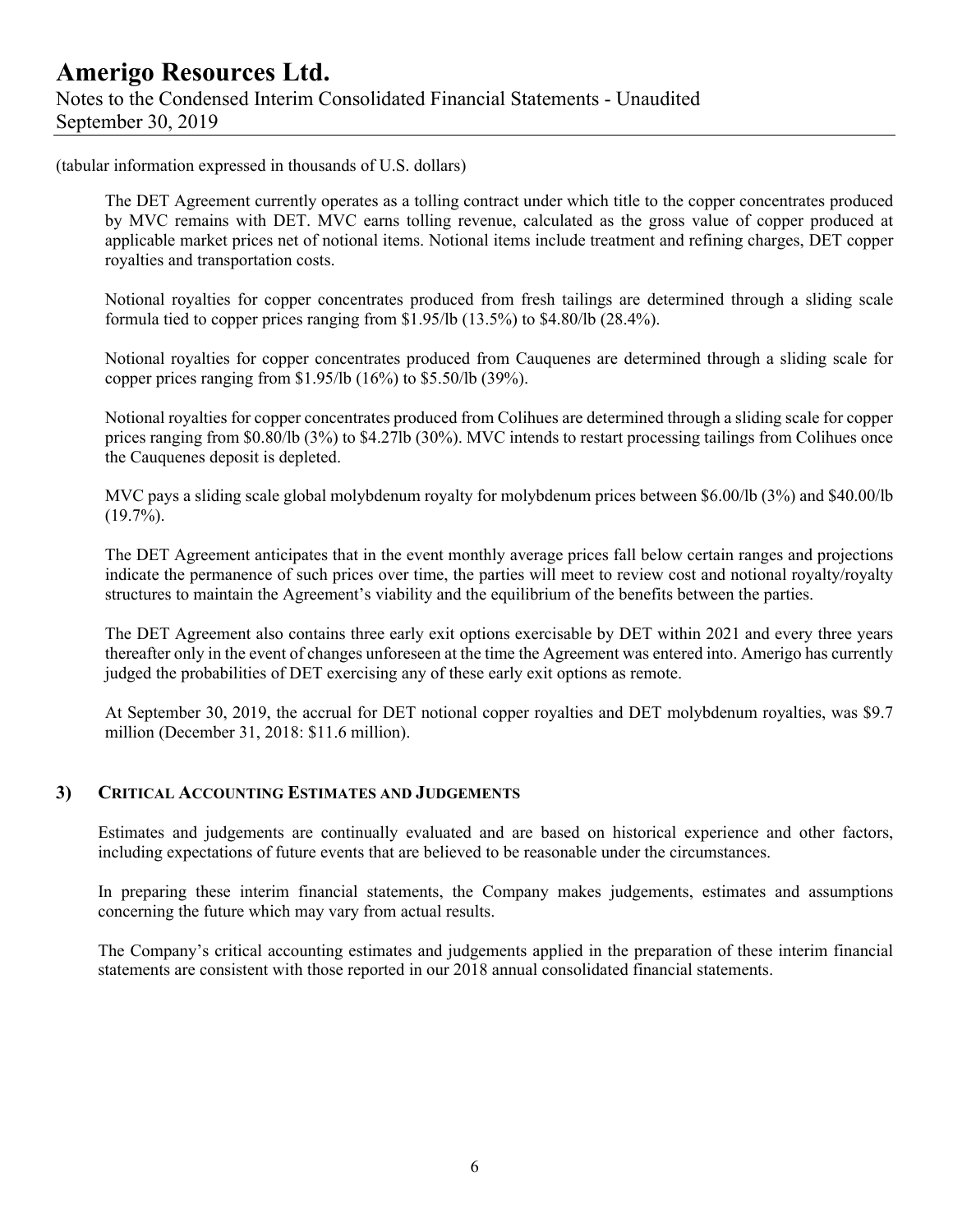Notes to the Condensed Interim Consolidated Financial Statements - Unaudited September 30, 2019

(tabular information expressed in thousands of U.S. dollars)

#### **4) INVENTORIES**

|                                | September 30, December 31, |       |  |
|--------------------------------|----------------------------|-------|--|
|                                | 2019                       | 2018  |  |
|                                |                            | \$    |  |
| Plant supplies and consumables | 3,823                      | 3,041 |  |
| Work in progress               | 4,402                      | 5,343 |  |
| Molybdenum concentrates        | 671                        | 459   |  |
|                                | 8,896                      | 8,843 |  |

At September 30, 2019, work-in-progress on the production of copper concentrates under a tolling agreement was valued at cost. During the nine months ended September 30, 2019 ("YTD-2019"), the Company recorded a charge of \$0.1 million in tolling and production costs as a result of net realizable value ("NRV") adjustments in the months in which NRV was lower than cost. At September 30, 2019, molybdenum concentrates were valued at cost.

At December 31, 2018, work-in-progress on the production of copper concentrates under a tolling agreement and molybdenum concentrates were valued at cost.

### **5) PROPERTY, PLANT AND EQUIPMENT**

|                                      | <b>Plant</b> and<br>infrastructure<br>S | <b>Machinery</b> and<br><b>Equipment and</b><br>other assets<br>S | <b>Total</b><br>\$ |
|--------------------------------------|-----------------------------------------|-------------------------------------------------------------------|--------------------|
| Nine months ended September 30, 2019 |                                         |                                                                   |                    |
| Opening net book amount              | 166,592                                 | 42,137                                                            | 208,729            |
| Exchange differences                 |                                         | 5                                                                 | 5                  |
| Additions                            | 4,796                                   | 2,098                                                             | 6,894              |
| Depreciation charge                  | (7, 115)                                | (5,852)                                                           | (12,967)           |
| <b>Closing net book amount</b>       | 164,273                                 | 38,388                                                            | 202,661            |
| At September 30, 2019                |                                         |                                                                   |                    |
| Cost                                 | 283,421                                 | 89,735                                                            | 373,156            |
| Accumulated depreciation             | (119, 148)                              | (51, 347)                                                         | (170, 495)         |
| Net book amount                      | 164,273                                 | 38,388                                                            | 202,661            |

 At September 30, 2019, property, plant and equipment of \$nil was categorized as construction in progress and not subject to depreciation (December 31, 2018: \$3.2 million).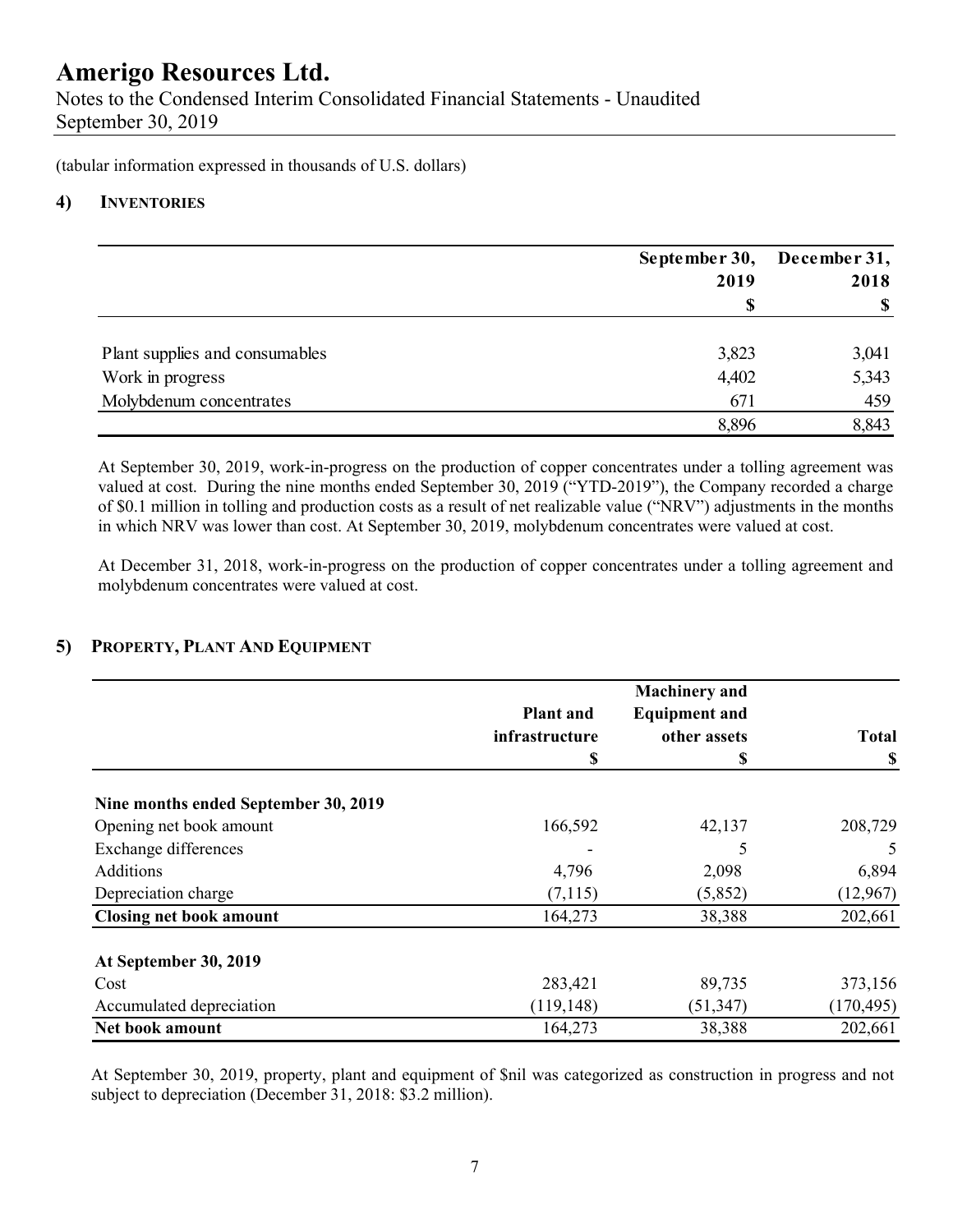Notes to the Condensed Interim Consolidated Financial Statements - Unaudited September 30, 2019

(tabular information expressed in thousands of U.S. dollars)

#### **6) BORROWINGS**

|                                   | September 30, | December 31,<br>2018 |  |
|-----------------------------------|---------------|----------------------|--|
|                                   | 2019          |                      |  |
|                                   | S             | \$                   |  |
| Cauquenes Phase One loan          |               | 31,317               |  |
| Cauquenes Phase Two loan          |               | 34,895               |  |
| Consolidated bank loan            | 55,135        |                      |  |
|                                   | 55,135        | 66,212               |  |
| Comprise:                         |               |                      |  |
| Current portion of long-term debt | 9,402         | 23,521               |  |
| Long-term debt                    | 45,733        | 42,691               |  |
|                                   | 55,135        | 66,212               |  |

On March 25, 2015, MVC obtained a \$64.4 million loan facility from Scotiabank Chile ("Scotiabank") and Export Development Canada ("EDC") to finance the Cauquenes Phase One expansion (the "Cauquenes Phase One Loan"). The Cauquenes Phase One Loan had a maximum repayment term of six years consisting of twelve equal semi-annual principal payments of \$5.4 million which commenced on June 30, 2016. Interest was subject to a variable rate based on the US Libor six-month rate and most recently 5.70% per annum.

On August 3, 2017, MVC obtained a \$35.3 million facility (the "Cauquenes Phase Two Loan") from Scotiabank and EDC to finance the Cauquenes Phase Two expansion. The Cauquenes Phase Two Loan had a maximum repayment term of three years consisting of six equal semi-annual principal payments of \$5.9 million which commenced on June 30, 2019. Interest on the Phase Two Loan was synthetically fixed through an interest rate swap ("IRS"), accounted for at fair value through profit or loss, at a rate of 6.02% per annum for 75% of the facility. The IRS had a term to January 3, 2022. The remaining 25% of the facility was subject to a variable rate based on the US Libor six-month rate and most recently 5.70% per annum.

On September 26, 2019, MVC completed a refinance of the Cauquenes Phase One and Phase Two loans, which at the time of refinance had an outstanding principal of \$56.3 million and accrued interest of \$0.8 million. Under the refinance provisions, the principal outstanding on the Cauquenes loans was structured as a four-year senior secured term loan facility (the "Consolidated Bank Loan") of \$56.3 million, provided jointly by Scotiabank and EDC.

The Consolidated Bank Loan has a maximum repayment term of 4 years to September 26, 2023 that may be shortened without penalty in accordance with the provisions of the debt agreement. Seven semi-annual installments of \$4.7 million are to be made starting on March 26, 2020, together with accrued interest. A final installment of \$23.5 million plus accrued interest is to be made on September 26, 2023. Any prepayments made during the term of the loan will reduce the amount due on the final installment.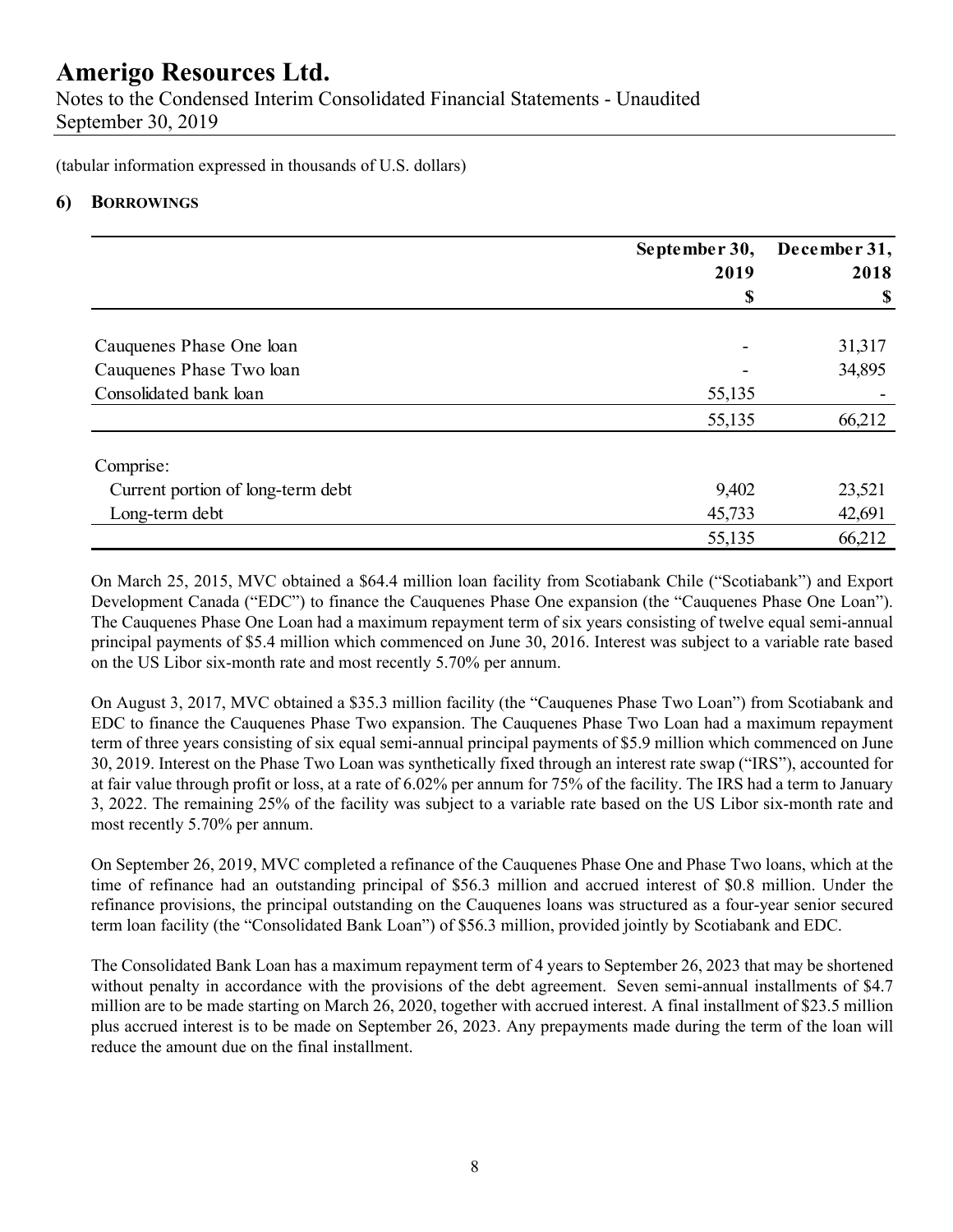### **Amerigo Resources Ltd.**  Notes to the Condensed Interim Consolidated Financial Statements - Unaudited September 30, 2019

(tabular information expressed in thousands of U.S. dollars)

Interest on the Consolidated Bank Loan is synthetically fixed through an IRS, accounted for at fair value through profit or loss, at a rate of 5.70% per annum for 80% of the facility. The remaining 20% of the facility is subject to a variable rate based on the US Libor six-month rate, currently 4.91% per annum. The IRS has a term to September 26, 2023.

On closing of the refinance, MVC paid \$0.8 million in interest accrued on the Cauquenes loans, an IRS break fee of \$0.3 million and bank commissions of \$1.1 million.

Also on closing, MVC recognized a loss on modification of debt of \$1.6 million, included as finance expense in the period. The loss on modification of debt is a non-cash item arising from the application of *IFRS 9 - Financial Instruments*, under which the present value of the cash flows of the original and renegotiated debt were compared using the Company's effective interest rate, with a resulting loss and an adjustment to the carrying value of the Consolidated Bank Loan.

The balance of the Consolidated Bank Loan (net of transaction costs) at September 30, 2019 was \$55.1 million (December 31, 2018: \$nil).

MVC continues to provide security on the Consolidated Bank Loan in the form of a charge on all of MVC's assets.

MVC continues to be required to meet three bank covenants: current ratio (starting on December 2019), tangible net worth and debt service coverage ratio, and is now required to meet a fourth covenant, a debt/EBITDA ratio. Covenants will continue to be measured semi-annually on June 30 and December 31.

MVC also continues to be required to have a debt service reserve account ("DSRA") which must be funded by MVC on or before December 15, 2019. Once funded, the DSRA must be used to: /i/ pay the principal and interest of bank loans and amounts owing under the interest rate swap if MVC has insufficient funds to make these payments and /ii/ fund MVC's operating expenses. If it becomes necessary to fund MVC's operations with funds from the DSRA, MVC will need to replenish the DSRA at each month end with funds necessary to maintain a balance equal to one hundred percent of the sum of the principal, interest and interest rate swap that are payable in the following six months.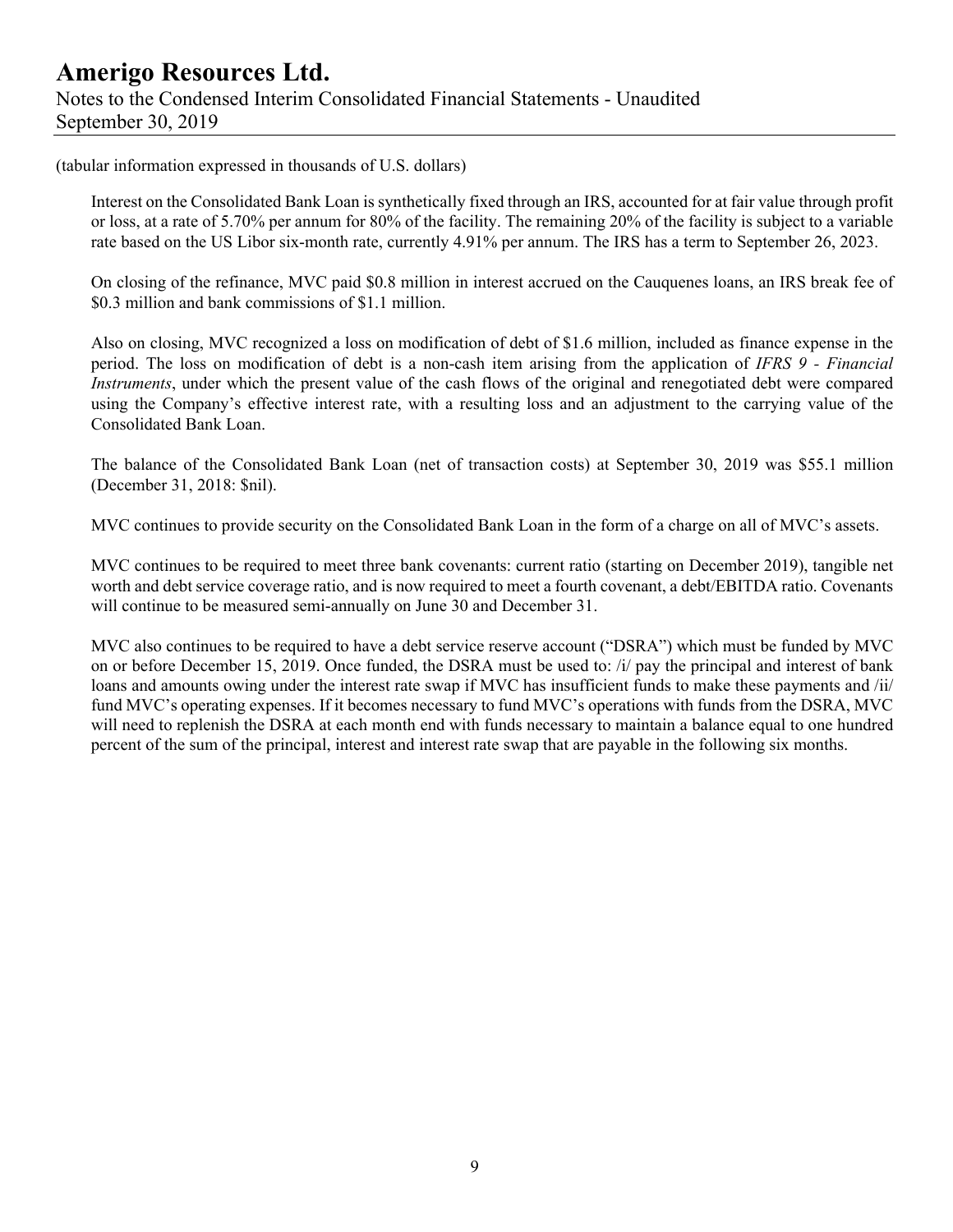Notes to the Condensed Interim Consolidated Financial Statements - Unaudited September 30, 2019

(tabular information expressed in thousands of U.S. dollars)

### **7) LEASES**

|                                     | September 30,<br>2019 | December 31, |  |
|-------------------------------------|-----------------------|--------------|--|
|                                     | \$                    | 2018<br>\$   |  |
|                                     |                       |              |  |
| Molybdenum plant lease              | 7,368                 | 8,975        |  |
| Other leases                        | 321                   | 126          |  |
|                                     | 7,689                 | 9,101        |  |
| Comprise:                           |                       |              |  |
| Current portion of long-term leases | 1,683                 | 1,715        |  |
| Long-term leases                    | 6,006                 | 7,386        |  |
|                                     | 7,689                 | 9,101        |  |

In 2018, MVC entered into a lease of 201,903 Chilean Unidades de Foment ("UF") to finance the expansion of MVC's molybdenum plant. Terms of the lease include a term to November 2023, monthly capital payments of approximately \$0.1 million, a balloon payment at the end of the lease term of approximately \$1.5 million and interest at a rate of 0.45% per month. The lease can be prepaid without penalty. At September 30, 2019, the lease obligation was \$7.4 million (December 31, 2018: \$9.0 million).

### **8) RELATED PARTY TRANSACTIONS**

#### a) Derivative

Amerigo holds its interest in MVC through Amerigo International Holdings Corp. ("Amerigo International"), wholly owned by Amerigo except for certain outstanding Class A shares which are owned indirectly by Amerigo's founders (including Amerigo's current Executive Chairman). The Class A shares were issued in 2003 as part of a tax-efficient structure for payments granted as consideration to the founders transferring to Amerigo their option to purchase MVC

The Class A shareholders are not entitled to any participation in the profits of Amerigo International, except for monthly payments, calculated as follows:

- \$0.01 for each pound of copper equivalent produced from DET tailings by MVC or any successor entity to MVC if the price of copper is under \$0.80/lb, or
- \$0.015 for each pound of copper equivalent produced from DET tailings by MVC or any successor entity to MVC if the price of copper is \$0.80/lb or more.

Under IFRS, the payments constitute a derivative financial instrument which needs to be measured at fair value at each reporting date. Changes in fair value are recorded in profit for the period.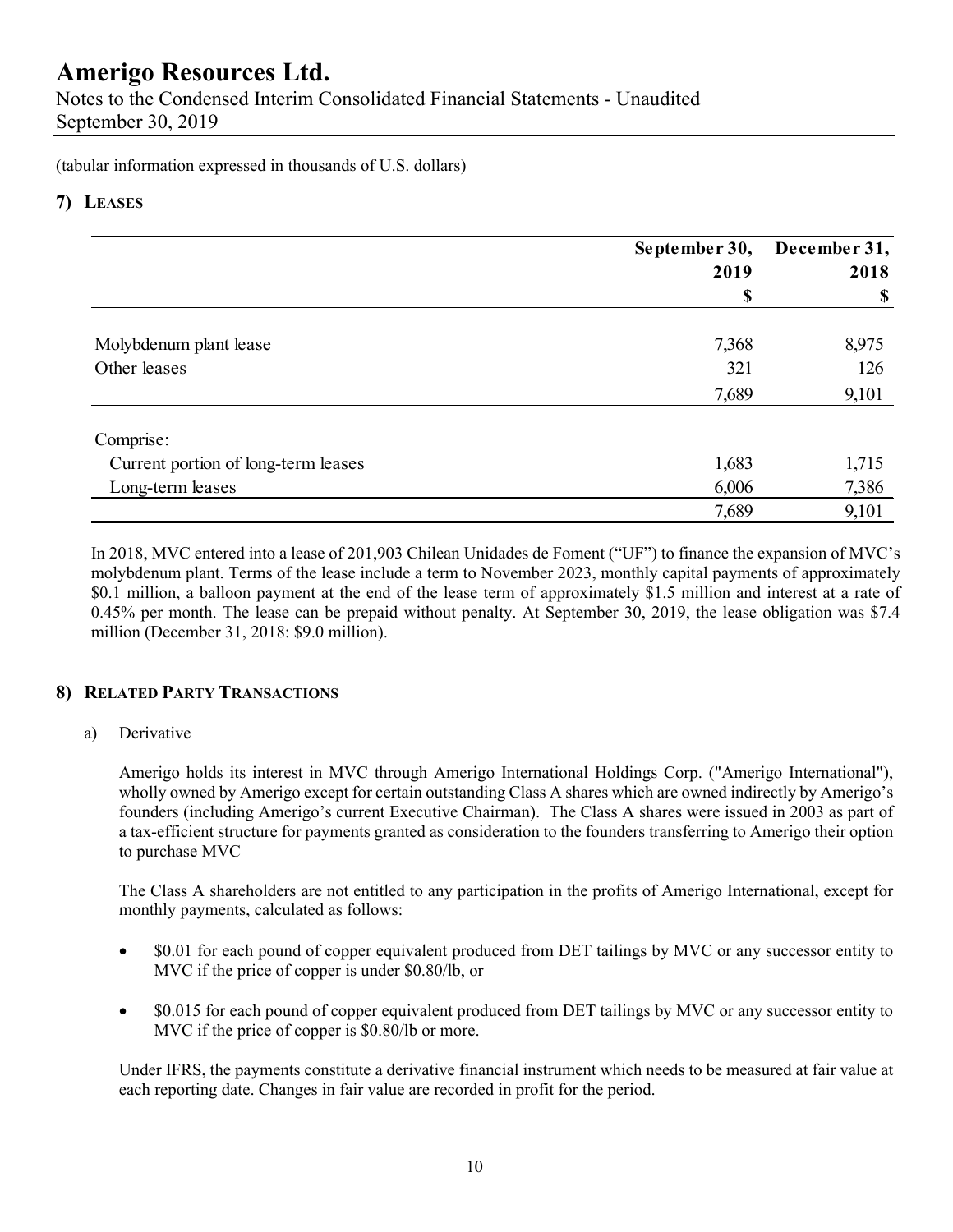(tabular information expressed in thousands of U.S. dollars)

The derivative expense includes the actual monthly payments described above and changes in the derivatives' fair value.

YTD-2019, \$0.7 million was paid or accrued to the Class A shareholders (YTD-2018: \$0.8 million) and the derivatives' fair value did not change (YTD-2018: decreased by \$0.5 million), for a total derivative expense of \$0.7 million (YTD-2018: \$0.3 million) (Note 12(c)).

At September 30, 2019, the derivative totalled \$11.2 million (December 31, 2018: \$11.1 million), with a current portion of \$1.4 million (December 31, 2018: \$1.4 million) and a long-term portion of \$9.8 million (December 31, 2018: \$9.7 million).

Actual monthly payments outstanding at September 30, 2019 were \$0.2 million (December 31, 2018: \$0.1 million).

b) Purchases of Goods and Services

Amerigo incurred the following fees in connection with companies owned by executive officers and directors and in respect of salaries paid to officers. Transactions have been measured at the exchange amounts which is determined on a cost recovery basis.

|                              | <b>YTD-2019</b> | <b>YTD-2018</b> |
|------------------------------|-----------------|-----------------|
|                              | ۱D              | ጡ<br>۰υ         |
| Salaries and management fees | 70.0<br>40      | 847             |

#### c) Key Management Compensation

The remuneration of directors and other members of key management was as follows:

|                              | <b>YTD-2019</b> | <b>YTD-2018</b> |
|------------------------------|-----------------|-----------------|
|                              |                 |                 |
| Salaries and management fees | 552             | 847             |
| Directors' fees              | 176             | 183             |
| Share-based payments         | 1,344           | 1,232           |
|                              | 2,072           | 2,262           |

Share-based payments are the grant date fair value of options vested to directors and officers.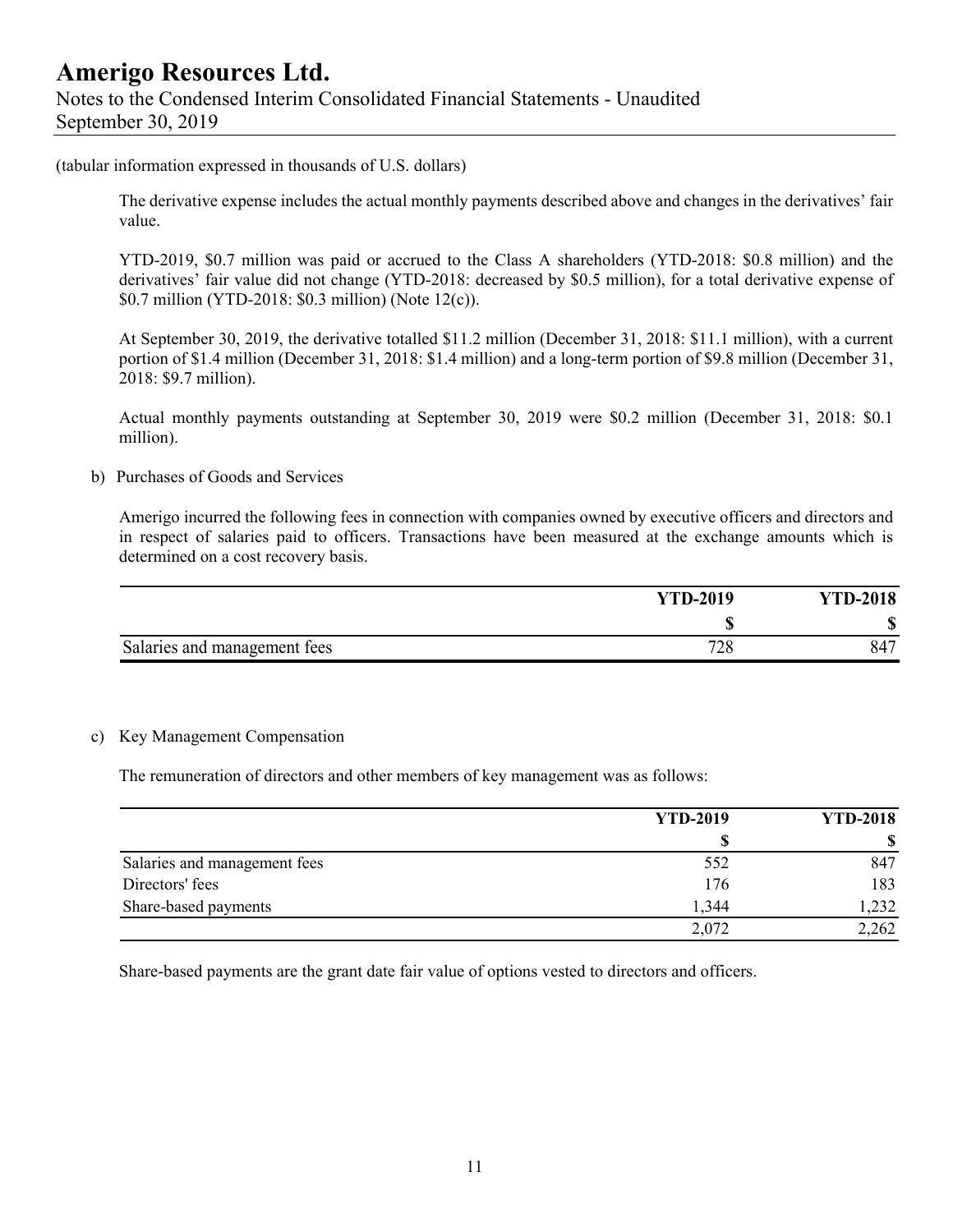(tabular information expressed in thousands of U.S. dollars)

### **9) EQUITY**

a) Share Capital

Authorised share capital consists of an unlimited number of common shares without par value.

YTD-2019, Amerigo issued 2,805,841 shares valued at \$0.5 million in connection with various share option exercises by officers, directors and former officers and directors. The Company also issued 82,770 shares valued at \$0.1 million to settle an amount payable for services rendered.

In 2018, Amerigo issued 265,119 shares valued at \$0.2 million to three shareholders to settle the annual standby charge of the Line of Credit described in Note 6(c) and issued 630,000 shares valued at \$0.1 million in connection with various share option exercises by employees and directors.

b) Share Options

A total of 3,150,000 options were granted YTD-2019 (2018: 2,950,000) with a weighted average fair value estimated at Cdn\$0.61 (2018: Cdn\$0.59) per option at the grant date based on the Black-Scholes option-pricing model using the following assumptions in the following table.

|                                 | 2019   | 2018   |
|---------------------------------|--------|--------|
|                                 | \$     | \$     |
| Weighted average share price    | 1.11   | 1.06   |
| Weighted average exercise price | 1.11   | 1.06   |
| Dividend yield                  | 0%     | $0\%$  |
| Risk free interest rate         | 1.64%  | 1.98%  |
| Pre-vest forfeiture rate        | 0%     | $0\%$  |
| Expected life (years)           | 4.31   | 4.28   |
| Expected volatility             | 70.20% | 70.60% |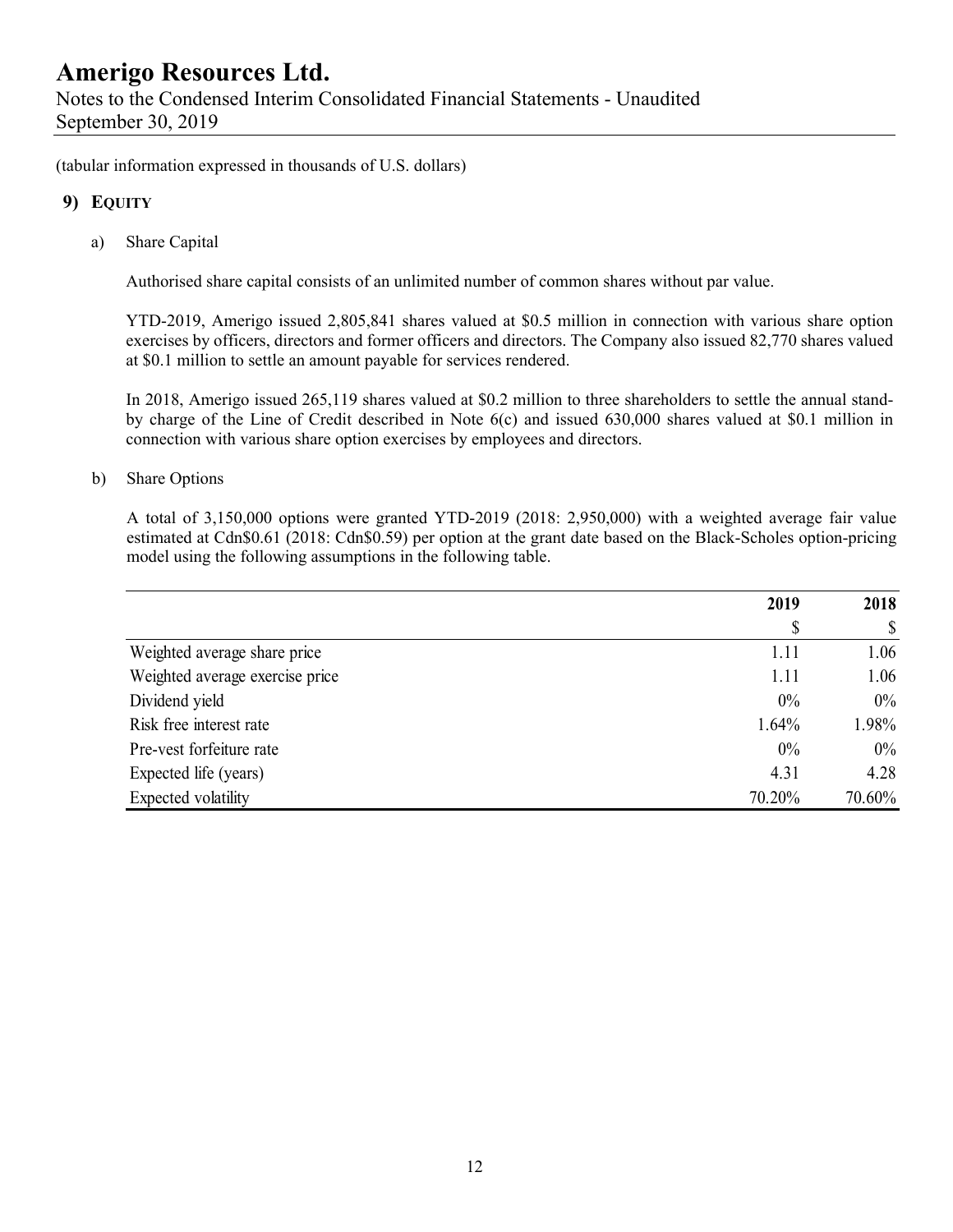### (tabular information expressed in thousands of U.S. dollars)

Outstanding share options:

|                                            | September 30, 2019      |                                 | December 31, 2018       |                                 |
|--------------------------------------------|-------------------------|---------------------------------|-------------------------|---------------------------------|
|                                            |                         | Weighted<br>average<br>exercise |                         | Weighted<br>average<br>exercise |
|                                            | <b>Share</b><br>options | price<br><b>CdnS</b>            | <b>Share</b><br>options | price<br><b>CdnS</b>            |
| At start of the period                     | 13,370,000              | 0.53                            | 11,050,000              | 0.37                            |
| Granted                                    | 3,150,000               | 1.11                            | 2,950,000               | 1.06                            |
| Exercised                                  | (2,805,841)             | 0.38                            | (630,000)               | 0.20                            |
| Repurchased pursuant to cashless exercises | (1, 194, 159)           | 0.38                            |                         |                                 |
| At end of the period                       | 12,520,000              | 0.72                            | 13,370,000              | 0.53                            |
| Vested and exercisable                     | 11,732,500              | 0.70                            | 13,370,000              | 0.53                            |

 YTD-2019, the weighted average trading price of the Company's stock on the dates in which options were exercised was Cdn\$0.80 per share (2018: Cdn\$1.02 per share).

Information relating to share options outstanding at September 30, 2019 is as follows:

| Weighted<br>average<br>remaining<br>life of<br>outstanding<br>options<br>(years) | Weighted<br>average<br>exercise price<br>on vested<br>vested<br>options<br><b>Cdn\$</b> | Weighted<br>average<br>exercise price<br><sub>on</sub><br>outstanding<br>options<br>Cdn\$ | Price range<br>Cdn\$ | <b>Vested share</b><br>options | Outstanding<br>share options |  |
|----------------------------------------------------------------------------------|-----------------------------------------------------------------------------------------|-------------------------------------------------------------------------------------------|----------------------|--------------------------------|------------------------------|--|
| 1.42                                                                             | 0.14                                                                                    | 0.14                                                                                      | $0.14 - 0.26$        | 1,800,000                      | 1,800,000                    |  |
| 0.50                                                                             | 0.37                                                                                    | 0.37                                                                                      | $0.27 - 0.45$        | 1,700,000                      | 1,700,000                    |  |
| 2.40                                                                             | 0.53                                                                                    | 0.53                                                                                      | $0.46 - 0.80$        | 2,920,000                      | 2,920,000                    |  |
| 3.40                                                                             | 1.06                                                                                    | 1.06                                                                                      | $0.81 - 1.09$        | 2,950,000                      | 2,950,000                    |  |
| 4.45                                                                             | 1.11                                                                                    | 1.11                                                                                      | $1.10 - 1.11$        | 2,362,500                      | 3,150,000                    |  |
| 2.75                                                                             | 0.70                                                                                    | 0.72                                                                                      |                      | 11,732,500                     | 12,520,000                   |  |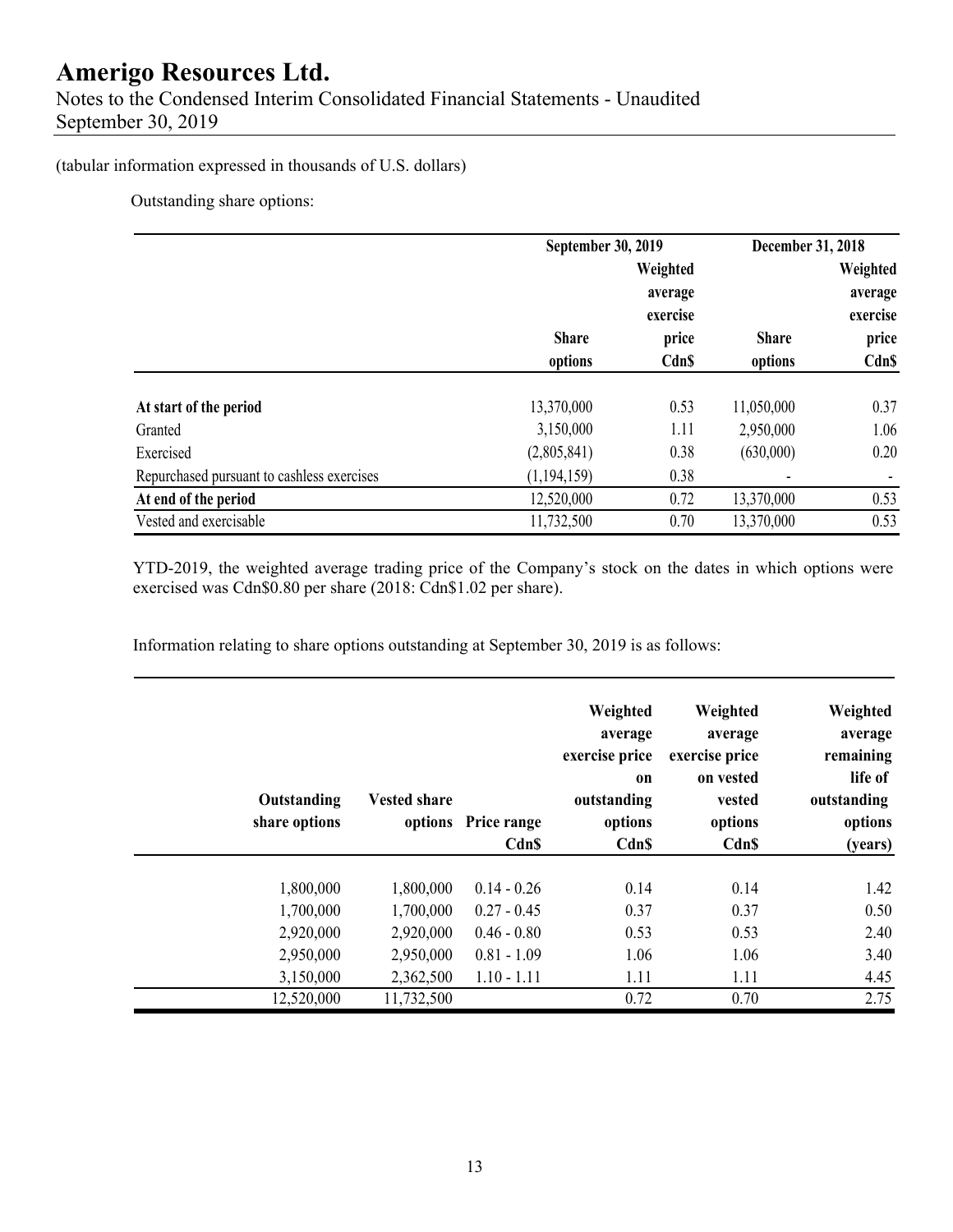Notes to the Condensed Interim Consolidated Financial Statements - Unaudited September 30, 2019

(tabular information expressed in thousands of U.S. dollars)

#### **10) SEGMENT INFORMATION**

Operating segments are determined based on the management reports reviewed by the board of directors to make strategic decisions.

The Company has one operating segment: the production of copper concentrates under a tolling agreement with DET, with the production of molybdenum concentrates as a by-product (Note 2).

The geographic distribution of non-current assets is as follows:

|        | Property, plant and equipment |              |                          | <b>Other</b> |  |
|--------|-------------------------------|--------------|--------------------------|--------------|--|
|        | September 30,                 | December 31, | September 30,            | December 31, |  |
|        | 2019                          | 2018         | 2019                     | 2018         |  |
| Chile  | 202,299                       | 208,583      | 4,974                    | 5,150        |  |
| Canada | 362                           | 146          | $\overline{\phantom{0}}$ |              |  |
|        | 202,661                       | 208,729      | 4,974                    | 5,150        |  |

#### **11) REVENUE**

#### a) Revenue composition:

|                                                              | Q3-2019 | Q3-2018 | <b>YTD-2019</b> | <b>YTD-2018</b> |
|--------------------------------------------------------------|---------|---------|-----------------|-----------------|
|                                                              | \$      | S       | S               |                 |
|                                                              |         |         |                 |                 |
| Gross value of copper produced                               | 43,618  | 48,891  | 117,309         | 139,425         |
| Adjustments to fair value of settlement receivables          | (875)   | (6,083) | (1,909)         | (5,706)         |
|                                                              | 42,743  | 42,808  | 115,400         | 133,719         |
| Notional items deducted from gross value of copper produced: |         |         |                 |                 |
| DET royalties - copper                                       | (8,786) | (9,238) | (25,245)        | (30,677)        |
| Smelting and refining                                        | (5,391) | (5,822) | (14,693)        | (15,601)        |
| Transportation                                               | (512)   | (580)   | (1,404)         | (1,651)         |
| Copper tolling revenue                                       | 28,054  | 27,168  | 74,058          | 85,790          |
| Slag revenue                                                 | 1,443   |         | 1,443           |                 |
| Molybdenum revenue                                           | 4,403   | 5,202   | 8,827           | 13,460          |
|                                                              | 33,900  | 32,370  | 84,328          | 99,250          |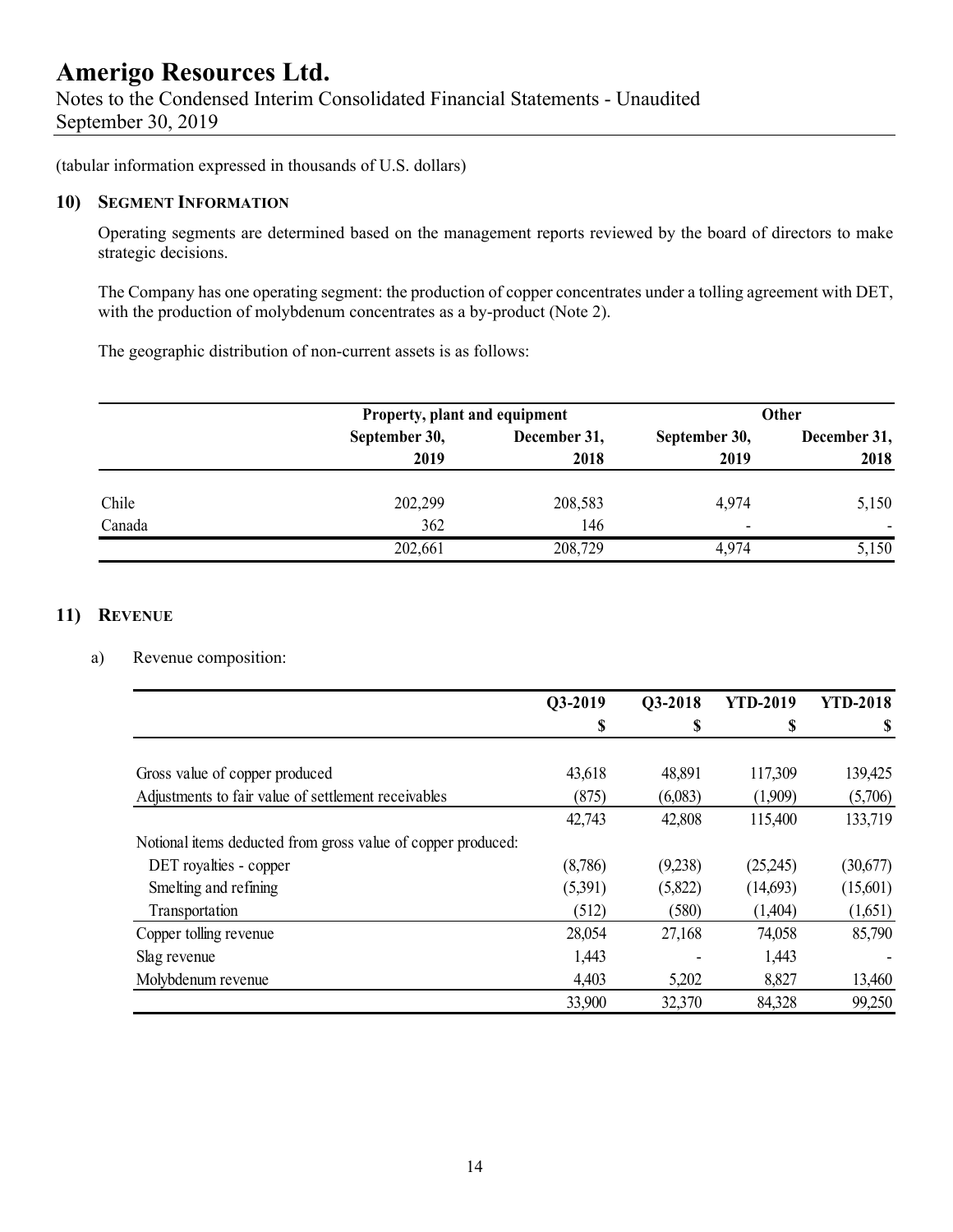(tabular information expressed in thousands of U.S. dollars)

b) Total revenue by product type and business unit:

The Company has a single business unit, consistent with its single reportable segment (Note 10).

The following table presents the Company's revenue composition by product type.

|            | Q3-2019 | Q3-2018 | <b>YTD-2019</b> | <b>YTD-2018</b> |
|------------|---------|---------|-----------------|-----------------|
|            | S       |         |                 |                 |
|            |         |         |                 |                 |
| Copper     | 29,497  | 27,168  | 75,501          | 85,790          |
| Molybdenum | 4,403   | 5,202   | 8,827           | 13,460          |
|            | 33,900  | 32,370  | 84,328          | 99,250          |

#### c) Total revenue by region:

All the Company's revenue originates in Chile.

YTD-2019, the Group's revenue from one customer represented 90% of reported revenue (YTD-2018: 86%).

### **12) (EXPENSES) GAINS BY NATURE**

a) Tolling and production costs consist of the following:

|                               | Q3-2019  | Q3-2018   | <b>YTD-2019</b> | <b>YTD-2018</b> |
|-------------------------------|----------|-----------|-----------------|-----------------|
|                               | S        | S         | S               |                 |
|                               |          |           |                 |                 |
| Tolling and production costs  | (26,583) | (22,528)  | (68, 731)       | (66, 826)       |
| Depreciation and amortization | (4,372)  | (3,625)   | (13, 134)       | (10, 876)       |
| Administration                | (1,191)  | (1,347)   | (4,010)         | (4, 462)        |
| DET royalties - molybdenum    | (745)    | (925)     | (1,574)         | (2,187)         |
|                               | (32,891) | (28, 425) | (87, 449)       | (84,351)        |

b) General and administration expenses consist of the following:

|                                            | Q3-2019 | Q3-2018 | <b>YTD-2019</b> | <b>YTD-2018</b> |
|--------------------------------------------|---------|---------|-----------------|-----------------|
|                                            | S       |         |                 |                 |
|                                            |         |         |                 |                 |
| Salaries, management and professional fees | (359)   | (440)   | (1,238)         | (1,457)         |
| Share-based payment compensation           | (276)   | (236)   | (1,343)         | (1,232)         |
| Office and general expenses                | (191    | (263)   | (540)           | (703)           |
|                                            | (826)   | (939)   | (3,121)         | (3,392)         |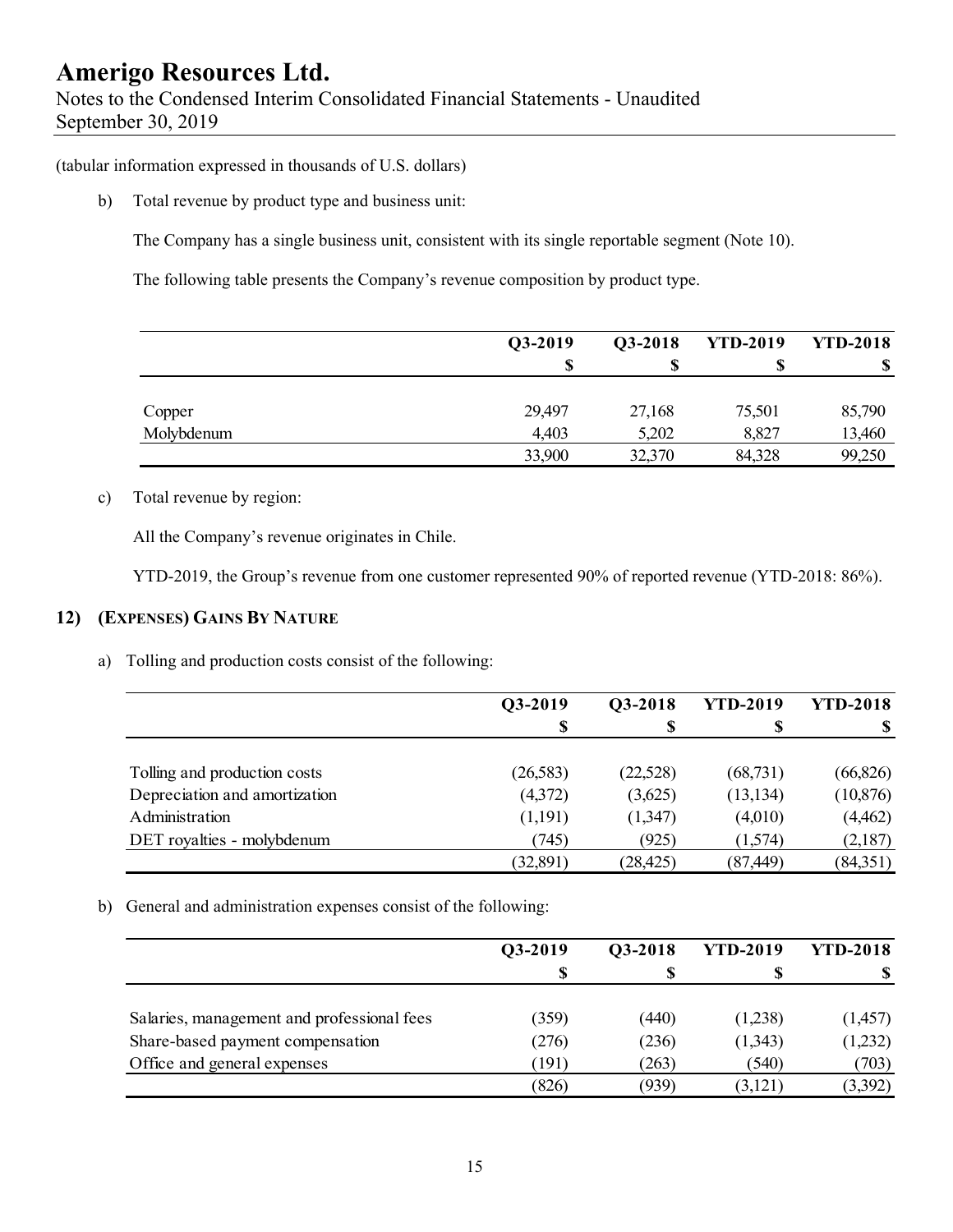Notes to the Condensed Interim Consolidated Financial Statements - Unaudited September 30, 2019

(tabular information expressed in thousands of U.S. dollars)

c) Derivative to related parties (Note  $(8(a))$  consist of the following:

|                                              | O3-2019 | Q3-2018 | <b>YTD-2019</b> | <b>YTD-2018</b> |
|----------------------------------------------|---------|---------|-----------------|-----------------|
|                                              |         |         |                 |                 |
| Royalties to related parties                 | (279)   | (302)   | (708)           | (781)           |
| Fair value adjustments to royalty derivative | 224     | 188     | (9)             | 492             |
|                                              | (55)    | 114     | (717)           | (289)           |

#### d) Other gains (expenses) consist of the following:

|                                 | Q3-2019 | Q3-2018 | <b>YTD-2019</b> | <b>YTD-2018</b> |
|---------------------------------|---------|---------|-----------------|-----------------|
|                                 | S       |         |                 | ۱D              |
| Foreign exchange gain (expense) | 708     | 109     | 653             | (180)           |
| Other gains                     | 53      |         | 148             | 159             |
|                                 | 761     |         | 801             | (21)            |

#### e) Finance expense consists of the following:

|                                               | Q3-2019  | Q3-2018                  | <b>YTD-2019</b> | <b>YTD-2018</b> |
|-----------------------------------------------|----------|--------------------------|-----------------|-----------------|
|                                               |          |                          |                 |                 |
| Finance, commitment and interest charges      | (1,202)  | (1,032)                  | (4,195)         | (3,367)         |
| Loss on modification of debt                  | (1, 558) | $\overline{\phantom{0}}$ | (1,558)         |                 |
| Fair value adjustments to interest rate swaps | (836)    | 43                       | (1,141)         | 481             |
|                                               | (3,596)  | (989)                    | (6,894)         | (2,886)         |

### **13) SUPPLEMENTARY CASH FLOW INFORMATION**

#### a) Cash and cash equivalents

|                                                            | September 30, | December 31,  |      |
|------------------------------------------------------------|---------------|---------------|------|
|                                                            | 2019          |               | 2018 |
|                                                            | \$            | $\mathbf{\$}$ |      |
| Cash at bank and on hand                                   | 1,475         | 7,809         |      |
| Short-term bank deposits                                   | 142           | 129           |      |
|                                                            | 1,617         | 7,938         |      |
| Cash held in a debt service reserve account (Note $6(a)$ ) |               | 13,400        |      |
|                                                            | 1,617         | 21,338        |      |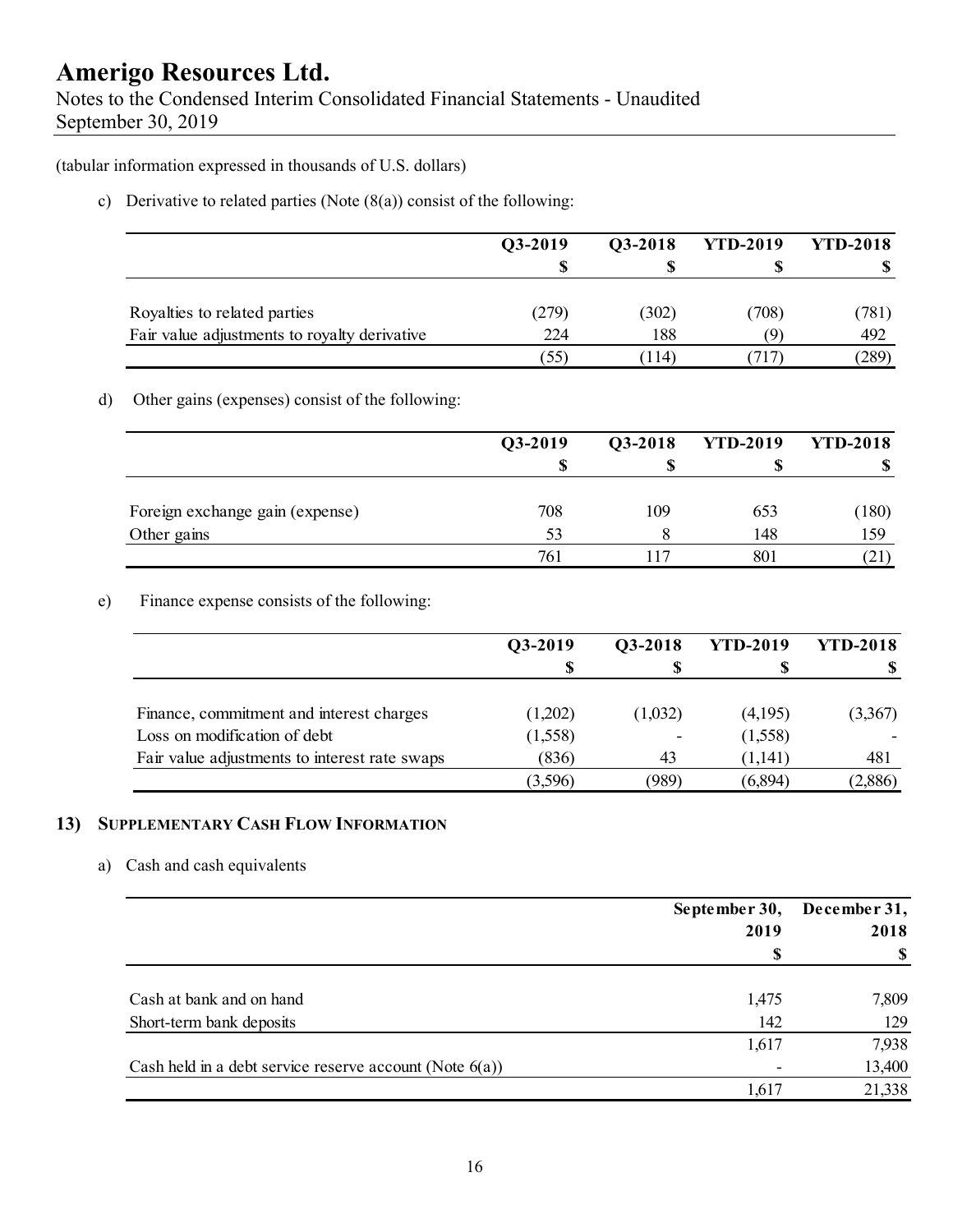Notes to the Condensed Interim Consolidated Financial Statements - Unaudited September 30, 2019

(tabular information expressed in thousands of U.S. dollars)

b) Cash payments of interest and taxes

|                                                                                | <b>YTD-2019</b> | <b>YTD-2018</b> |
|--------------------------------------------------------------------------------|-----------------|-----------------|
|                                                                                |                 |                 |
|                                                                                |                 |                 |
| Interest and taxes paid                                                        |                 |                 |
| Interest paid                                                                  | 3,743           | 3,088           |
| Income taxes paid                                                              | 3,337           | 2,859           |
| Other                                                                          |                 |                 |
| (Decrease) increase in accounts payable related to the acquisition             |                 |                 |
| of plant and equipment                                                         | (2,394)         | 212             |
| Cash paid during the year in connection with the derivative to related parties | 605             | 769             |

#### **14) FAIR VALUE MEASUREMENT**

Certain of Amerigo's financial assets and liabilities are measured at fair value on a recurring basis and classified in their entirety based on the lowest level of input that is significant to the fair value measurement.

The fair value hierarchy has three levels that prioritize the inputs to valuation techniques used to measure fair value, with Level 1 inputs having the highest priority. The levels and valuation techniques used to value Amerigo's financial assets and liabilities are the following:

- Level 1 Unadjusted quoted prices in active markets for identical assets and liabilities that Amerigo can access at the measurement date. Amerigo values its investments using quoted market prices in active markets.
- $\bullet$  Level 2 Inputs other than quoted prices included within Level 1 that are observable for the asset or liability directly or indirectly. Copper and molybdenum trade and settlement receivables are derivatives because the value of these receivables changes as underlying commodity market prices vary. The fair values of these receivables are adjusted each reporting period by reference to forward market prices and changes in fair value are recorded as a separate component of revenue.
- Level 3 Significant unobservable inputs that are not based on observable market data. Amerigo includes the related party derivative liability in Level 3 of the fair value hierarchy because it is not tradeable or associated with observable price transparency. Management reviews the fair value of this derivative on a quarterly basis based on management's best estimates, which are unobservable inputs. Fair value is calculated by applying the discounted cash flow approach on a valuation model that considers the present value of the net cash flows expected to be paid to a related party (Note 8(a)). Amerigo has also included the IRS in Level 3 of the fair value hierarchy due to the lack of observable market quotes on these instruments. The fair value of the IRS was determined with the assistance of third parties who performed a discounted cash flow valuation based on forward interest rate curves.